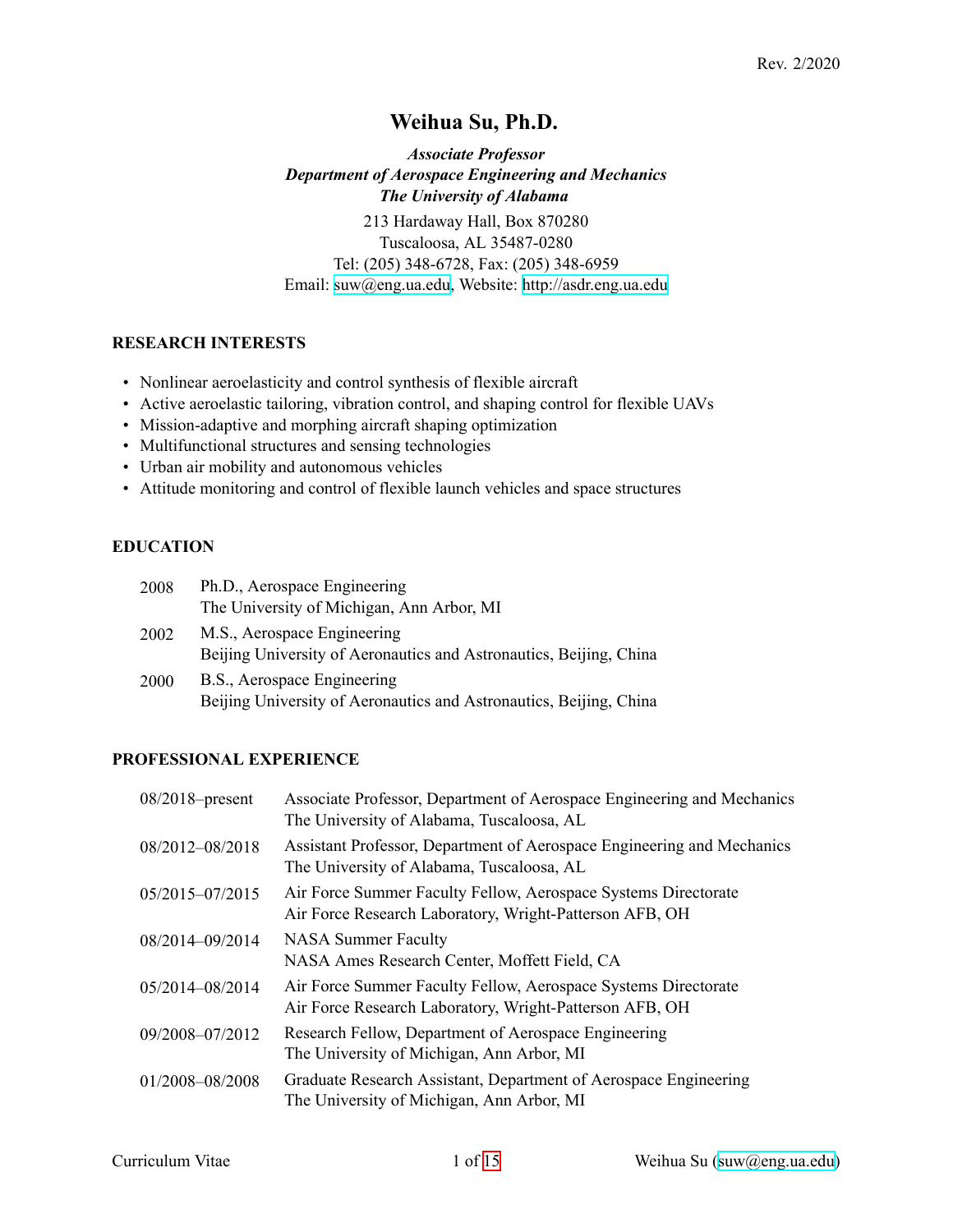| 01/2007-12/2007 | <b>Structural Analysis Engineer</b>                                                                                         |
|-----------------|-----------------------------------------------------------------------------------------------------------------------------|
|                 | Tenneco Inc., Grass Lake, MI                                                                                                |
| 09/2002-12/2006 | Graduate Research Assistant, Department of Aerospace Engineering<br>The University of Michigan, Ann Arbor, MI               |
| 09/2000-07/2002 | Graduate Research Assistant, School of Jet Propulsion<br>Beijing University of Aeronautics and Astronautics, Beijing, China |

## **HONORS AND AWARDS**

- **NASA Group Achievement Award (2018)** National Aeronautics and Space Administration
- **Outstanding External Research Funding (2017)** Department of Aerospace Engineering and Mechanics The University of Alabama, Tuscaloosa, AL
- **Air Force Summer Faculty Fellowship (2014, 2015)**
- **NASA Ames Research Center Summer Faculty Fellowship (2014)**
- **ASME/Boeing Structures and Materials Award (2011)** Awarded to the outstanding paper presented at the 51st AIAA/ASME/ASCE/AHS/ASC Structures, Structural Dynamics, and Materials Conference (SDM 2010) based on the originality and significance to the field, selected from among over 500 papers.
- **Mr. and Mrs. Milo E. Oliphant Fellowship (2006)** The University of Michigan, Ann Arbor, MI
- **"Xifei" Scholarship (2001)** Beijing University of Aeronautics and Astronautics, Beijing, China
- **"Renmin" Scholarship (1998, 1999)** Beijing University of Aeronautics and Astronautics, Beijing, China
- Kwang-Hua Scholarship (1998) Beijing University of Aeronautics and Astronautics, Beijing, China The scholarship is sponsored by the Kwang-Hua Education Foundation, Taiwan.

# **TEACHING ACTIVITIES**

University of Alabama:

- **AEM 264–Dynamics:** Service course for the College of Engineering (Fall 2013, Fall 2018)
- **AEM 341–Aerospace Structures:** Core undergraduate subject for juniors (Fall 2015, Fall 2016, Fall 2017)
- **AEM 368–Flight Dynamics and Control I (Flight Mechanics):** Core undergraduate subject for juniors (Spring 2013, Spring 2014, Spring 2015, Spring 2016, Spring 2018, Spring 2020), with revised curriculum and syllabus since Spring 2018
- **AEM 491–Special Problems: Performance & Control of Flight Vehicles** (Summer 2015)
- **AEM/ME 562–Intermediate Dynamics:** Core graduate course (Fall 2012, Fall 2014, Fall 2019)
- **AEM 574/474–Structural Dynamics:** Graduate course and elective course for seniors (Fall 2016, Fall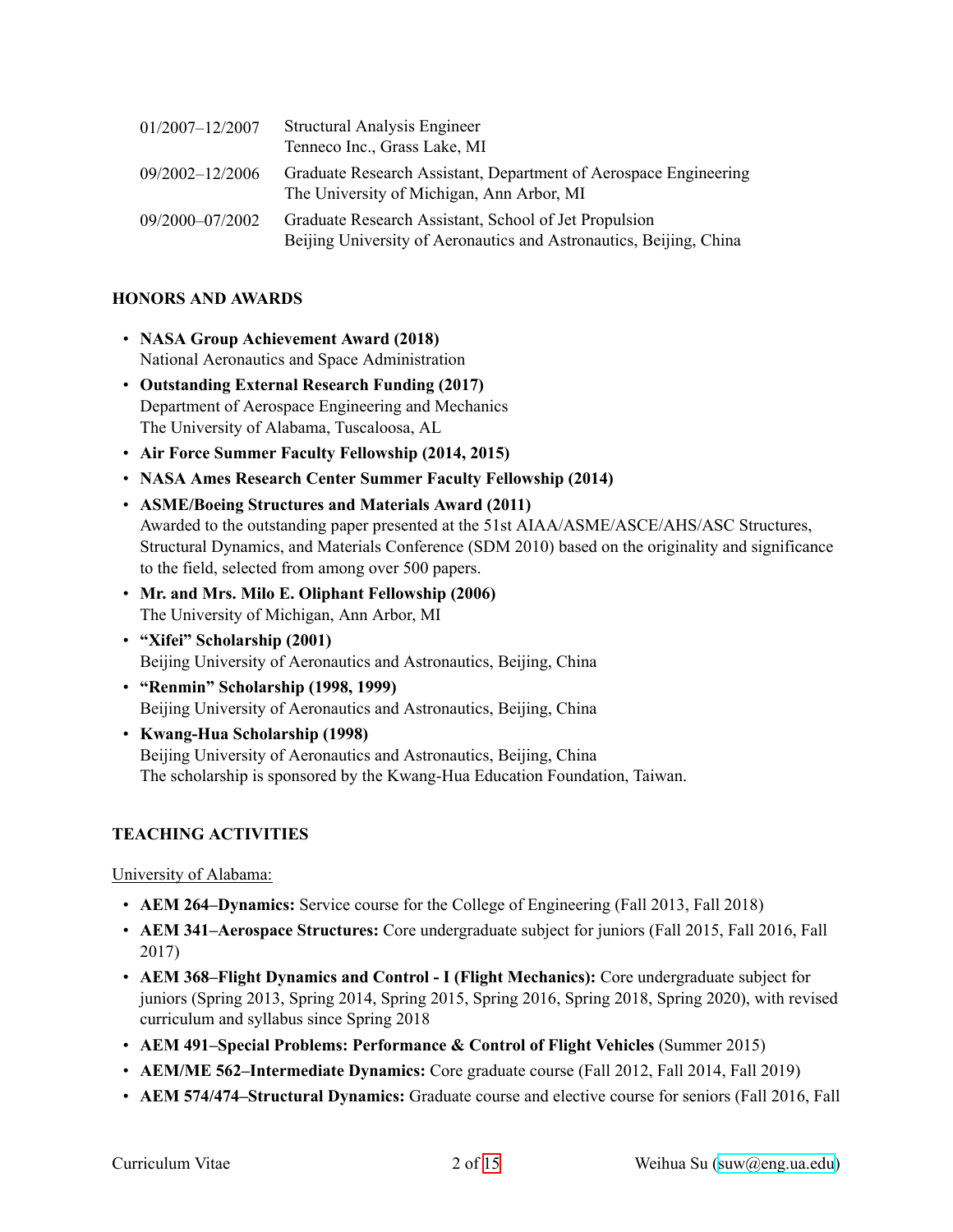2018)

- **AEM 575/475–Fundamentals of Aeroelasticity:** Newly developed elective course for both seniors and graduate students (Fall 2014, Spring 2017, Spring 2019)
- **AEM 614–Airfoil and Wing Theory:** Advanced graduate course (Fall 2019)
- **AEM 635–Finite Element Method:** Advanced graduate course (Fall 2015)
- Contributed lectures to other courses:
	- **AEM 591/491–Special Problems: MAV** (Spring 2014)

# **CAMPUS ACTIVITIES AND SERVICES**

### University of Alabama:

- Department of Aerospace Engineering and Mechanics
	- **–** Chair, Student Awards Committee (Spring 2013)
	- **–** Member/Chair, Ph.D. Qualification Exam Committee (Area of Dynamics) (2013–present)
	- **–** Member, Perspective Student Recruiting Committee (2014–2018)
	- **–** Chair, Undergraduate Curriculum Committee for Aeronautics (Fall 2016)
	- **–** Member, Strategic Planning Committee (Spring 2017)
	- **–** Chair, Faculty Search Committee (2017–2018)
	- **–** Member, Faculty Search Committee (2018–2019)
	- **–** Faculty Adviser, Univ. of Alabama's AIAA Student Branch (2018–present)
	- **–** Member, Retention, Tenure, and Promotion (RTP) Committee (2018–present)
	- **–** Member, Aerospace Structures Committee (Spring 2019)
	- **–** Member, Flight Dynamic and Control Committee (Spring 2019)
	- **–** Member, Undergraduate Program Committee (Fall 2019–present)
	- **–** Service Course Coordinator for AEM 264 Dynamics (Fall 2019–present)

### Member of Ph.D. Committees:

- Zheng Zhang (Ph.D., 2014), Aerospace Engineering and Mechanics, UA. Chair: J. P. Hubner.
- Saeid Hayati (Ph.D., 2017), Civil Engineering, UA. Chair: W. Song.
- Tania Hazra (Ph.D., 2018), Mathematics, UA. Chair: S. Zhao.
- Omar Hussien (Ph.D., 2018), Aerospace Engineering and Mechanics, UA. Chair: S. B. Mulani.
- Christian Hoover (Ph.D., 2018), Aerospace Engineering and Mechanics, UA. Chair: J. Shen.
- Anahita Zargarani (Advanced to Ph.D. Candidacy, 2019), Mechanical Engineering, UA. Chair: S. N. Mahmoodi.

### Member of M.S. Committee(s):

• Preston Powell (M.S., 2016), Aerospace Engineering and Mechanics, UA. Chair: J. Shen.

# **PROFESSIONAL ACTIVITIES, SERVICES, AND BOARD MEMBERSHIPS**

### Membership of Professional Societies:

Senior Member, American Institute of Aeronautics and Astronautics (AIAA) Member, American Society of Mechanical Engineers (ASME)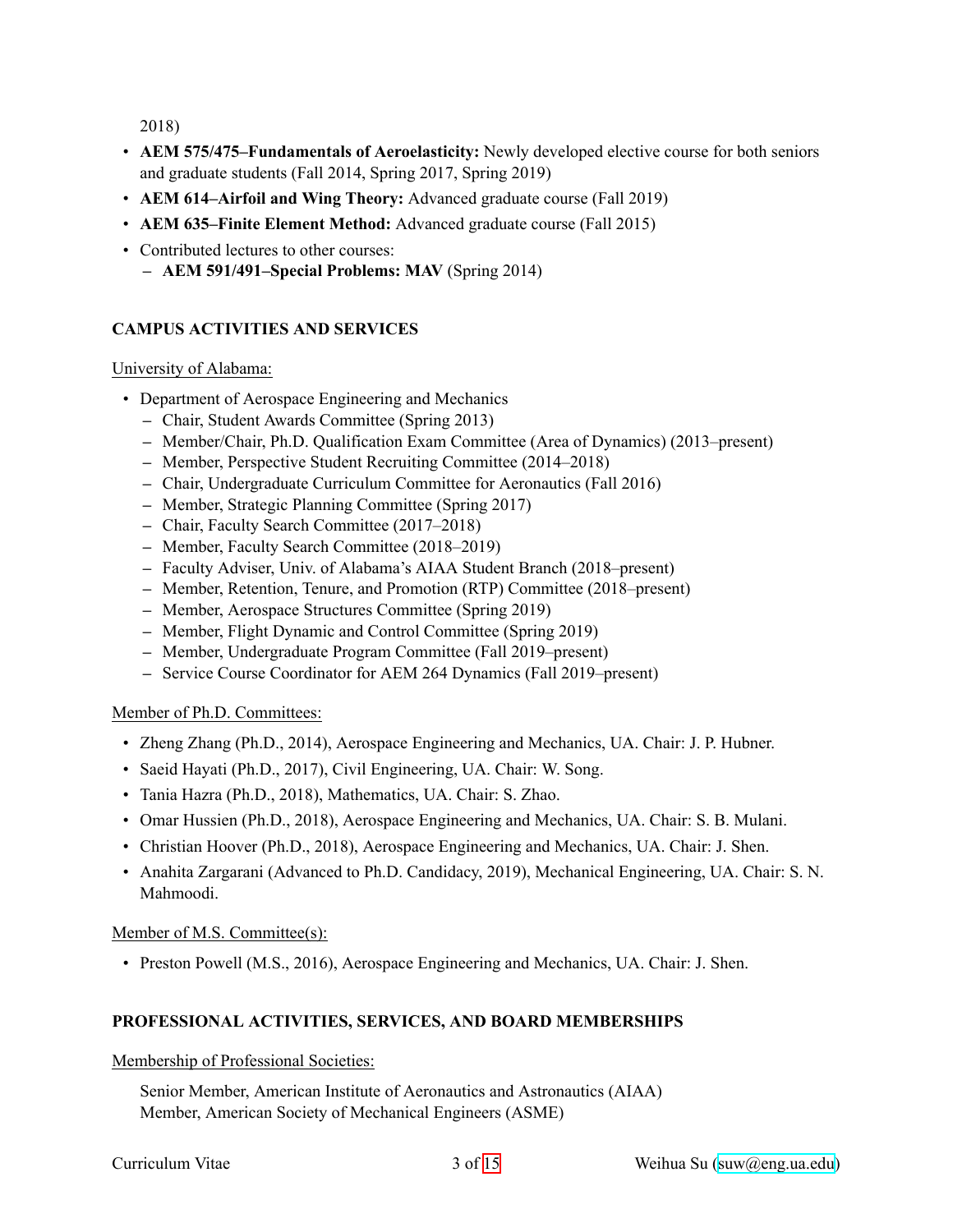Member, Vertical Flight Society, formerly American Helicopter Society (AHS) Member, SPIE, the International Society for Optics and Photonics Full Member, Sigma Xi, The Scientific Research Society Member, American Society for Engineering Education (ASEE) Member, European Mechanics Society (EUROMECH)

#### Membership of Technical Committees:

- Member, AIAA Structural Dynamics Technical Committee (2014–present)
	- **–** Member, Liaison Subcommittee
	- **–** Member, Conference Subcommittee
- Member, ASME Aerospace Division Structures and Materials Technical Committee (2014–present)
	- **–** Secretary (2016–2018)
	- **–** ViceChair (2018–present)

### Conference Organization:

- International Forum on Aeroelasticity and Structural Dynamics **–** Session Chair (2009)
- ASME International Mechanical Engineering Congress & Exposition (IMECE)
	- **–** Session Organizer/Chair (2013–2018)
	- **–** Topic Organizer/Chair of "Aeromechanics and Aeroelasticity" (2014, 2015)
	- Topic Co-organizer/Co-chair of "Dynamics and Control of Aerospace Structures" (2016)
	- Track Co-organizer/Co-chair of "Advances in Aerospace Technology" (2017)
	- **–** Track Organizer/Chair of "Advances in Aerospace Technology" (2018, 2019)
	- **–** Technical Representative of ASME Aerospace Division Structures and Materials Technical Committee (2015, 2016)
	- **–** Judge for International Undergraduate Research and Design Poster Competition (2017)
- AIAA/ASCE/AHS/ASC Structures, Structural Dynamics, and Materials Conference (at AIAA Science and Technology Forum and Exposition)
	- **–** Session Chair (2015–2020)
	- **–** Deputy Chair, Technical Discipline of Structural Dynamics (2018)
	- **–** Chair, Technical Discipline of Structural Dynamics (2019)
- Session Chair, ASC 33rd Annual Technical Conference (2018)
- Host, AIAA Region II Student Conference (2020)

### Reviewer of Journal Manuscripts:

Aerospace Science and Technology, AIAA Journal, Aircraft Engineering and Aerospace Technology, Chinese Journal of Aeronautics, Engineering Structures, IET Control Theory & Applications, International Journal of Non-Linear Mechanics, ASCE Journal of Aerospace Engineering, Journal of Aircraft, Journal of Fluids and Structures, Journal of Nonlinear Dynamics, Journal of Renewable and Sustainable Energy, Journal of the American Helicopter Society, Nonlinear Dynamics, Probabilistic Engineering Mechanics, Progress in Aerospace Sciences, Sensors, Proc. of the Inst. of Mechanical Engineers, Part C: Journal of Mechanical Engineering Science, Proc. of the Inst. of Mechanical Engineers, Part G: Journal of Aerospace Engineering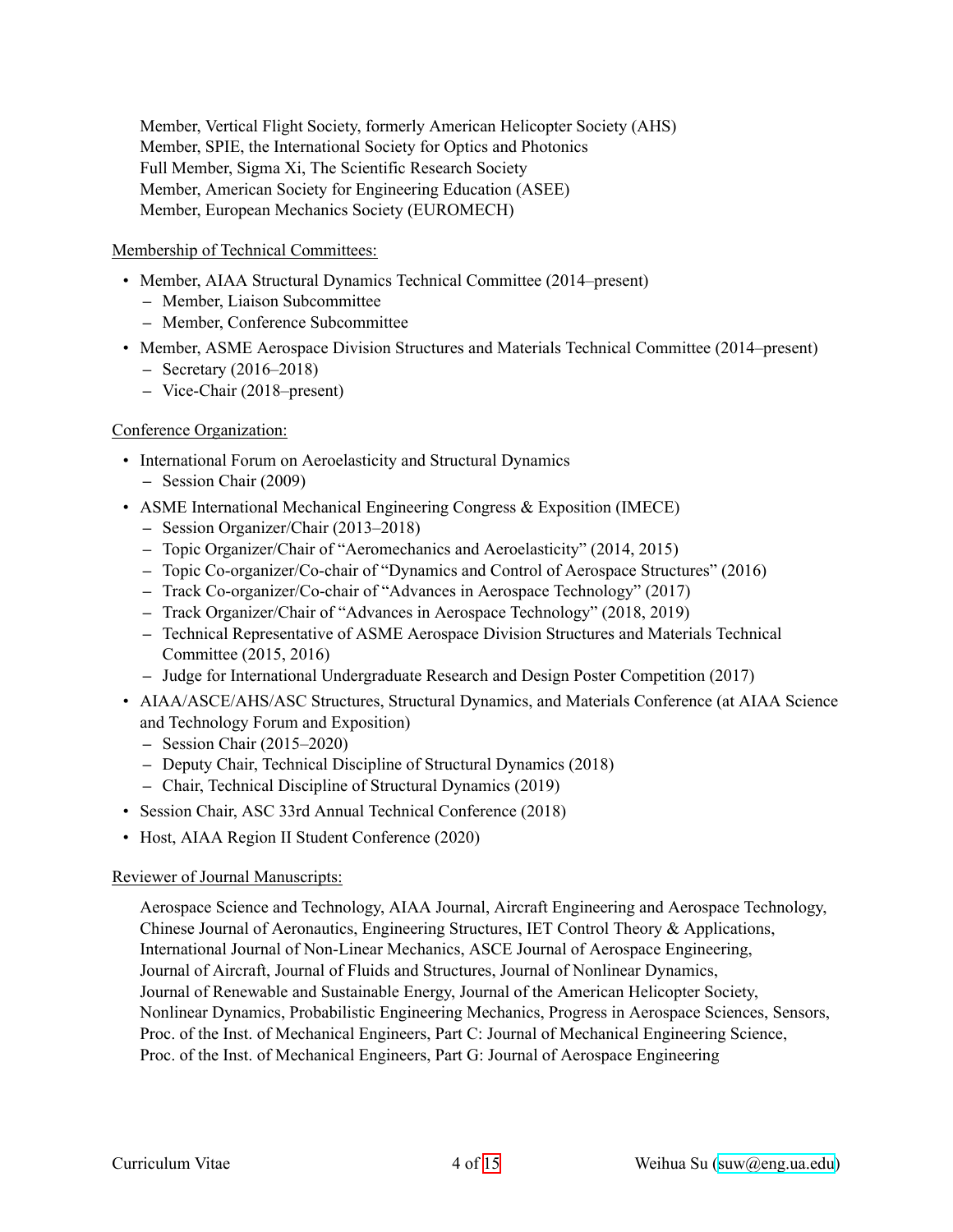#### Reviewer of Conference Papers and Abstracts:

ASME International Mechanical Engineering Congress & Exposition (2013–2019) AIAA/ASCE/AHS/ASC Structures, Structural Dynamics, and Materials Conference (2014–2020)

Reviewer of Research Proposals:

NASA EPSCoR Program in State of Missouri (2014) Israeli Ministry of Science, Technology and Space (2015)

Reviewer for Book Publishers:

John Wiley & Sons, Inc. (2012) Springer (2012) Elsevier (2019)

## **CONSULTING ACTIVITIES**

• CFD Research Corporation, Huntsville, Alabama (01/2015–04/2015)

### **RESEARCH GRANTS**

Summary: A total of \$0.97M (as PI) has been attracted to University of Alabama. Sponsors include NASA Aeronautics Research Mission Directorate (ARMD), NASA Ames Research Center, NASA Kennedy Space Center, and industries, such as a.i. solutions, Inc., CFD Research Corporation, and DENSO International America, Inc.

# **INVENTIONS, PATENTS, AND MAJOR NEW PRODUCTS**

- 1. Wolf, M.G., Griffin, E.D., Gutierrez, H., Suhey, J.D., Su, W., and Stanley, J.E., "Flexible Body Control Using Fiber Optic Sensors (FlexFOS)," NASA Report 1426097577, NASA Technology Transfer System.
- 2. "Nonlinear Aeroelastic Simulation Toolbox," Software developed for coupled nonlinear aeroelastic, flight dynamic, and control analysis of highly flexible aircraft. Dr. Su is one of the major inventors. The software has been purchased by Aurora Flight Sciences, etc.
- 3. "Sensor System for Indirect Sensing of Deformation of Flexible Structures," U.S. Patent No. 10,488,183, Granted on Nov. 29, 2019.

### **STUDENT SUPERVISION**

### Ph.D. Students:

- 1. Natsuki Tsushima (08/2017), Ph.D. Aerospace Engineering and Mechanics, Univ. of Alabama. Currently employed by Japan Aerospace Exploration Agency (JAXA).
- 2. Yanxin Huang (01/2016–present), Advanced to Ph.D. Candidacy in 08/2019, Aerospace Engineering and Mechanics, Univ. of Alabama.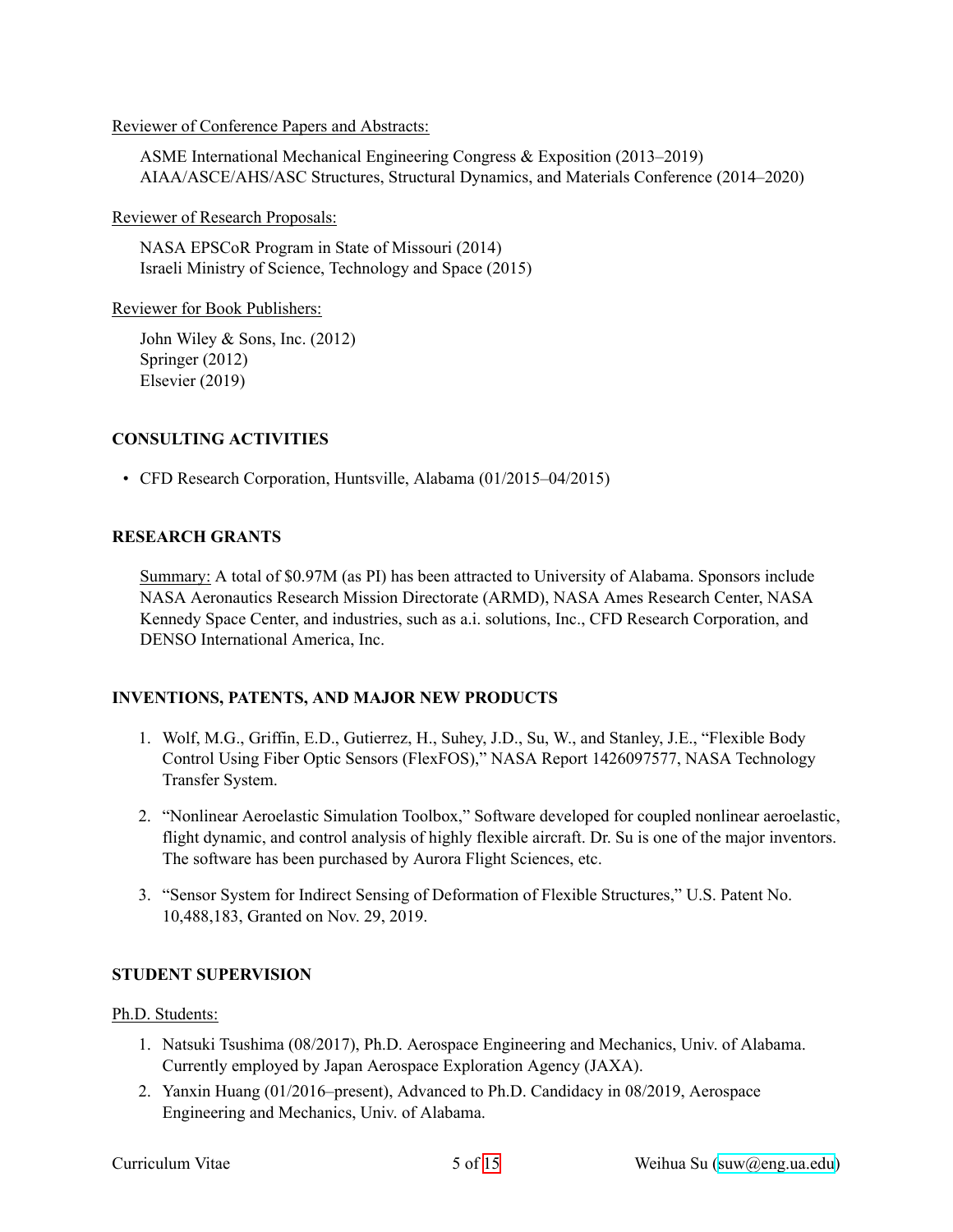- 3. Vincent Hill (08/2018–present), Aerospace Engineering and Mechanics, Univ. of Alabama.
- 4. Jessica Nunes (08/2019–present), Aerospace Engineering and Mechanics, Univ. of Alabama.
- 5. James Senter (01/2020–present), Aerospace Engineering and Mechanics, Univ. of Alabama.

## M.S. Students (Thesis):

- 1. Nathan Butler (12/2015), M.S. Aerospace Engineering and Mechanics, Univ. of Alabama. Currently employed by NASA Marshall Space Flight Center.
- 2. Jared Hammerton (05/2018), M.S. Aerospace Engineering and Mechanics, Univ. of Alabama. Partially supported by the Alabama Space Grant Consortium Fellowship. Currently employed by Applied Research Associates (ARA), Niceville, FL.
- 3. Peter Chiego (08/2019), M.S. Aerospace Engineering and Mechanics, Univ. of Alabama. Currently employed by The Aerospace Corporation.
- 4. Adam Benabbou (08/2019–present), Aerospace Engineering and Mechanics, Univ. of Alabama.

# M.S. Students (Non-Thesis):

- 1. Natsuki Tsushima (08/2015), M.S. Aerospace Engineering and Mechanics, Univ. of Alabama. Continued to finish Ph.D. at Univ. of Alabama.
- 2. Cecilia King (08/2016), M.S. Aerospace Engineering and Mechanics, Univ. of Alabama. Currently employed by NASA Marshall Space Flight Center.
- 3. Wade McDowell (05/2017), M.S. Aerospace Engineering and Mechanics, Univ. of Alabama. Currently employed by SURVICE Engineering Company, FL.
- 4. Houston Spencer (08/2018), M.S. Aerospace Engineering and Mechanics, Univ. of Alabama. Currently employed by GE Aviation.

# Undergraduate Students:

- 1. Robert Ramsey (01/2013–04/2013), Emerging Scholars Program, Univ. of Alabama.
- 2. Robert See (05/2013–12/2014), B.S. Aerospace Engineering, Univ. of Alabama.
- 3. Cecilia King (08/2013–05/2015), B.S. Aerospace Engineering, Univ. of Alabama.
- 4. Jackson Morris (09/2014–05/2016), B.S. Aerospace Engineering, Univ. of Alabama.
- 5. Jared Hammerton (09/2014–05/2016), B.S. Aerospace Engineering, Univ. of Alabama.
- 6. Houston Spencer (10/2015–05/2016), B.S. Aerospace Engineering, Univ. of Alabama.
- 7. Emerson Curtis (01/2016–05/2016), B.S. Aerospace Engineering, Univ. of Alabama.
- 8. Morgan Cleary (01/2016–12/2016), B.S. Aerospace Engineering, Univ. of Alabama.
- 9. Anne Bless (01/2016–12/2016), B.S. Aerospace Engineering, Univ. of Alabama.
- 10. Peter Chiego (08/2016–12/2016), B.S. Aerospace Engineering, Univ. of Alabama.
- 11. Vincent Hill (09/2017–05/2018), B.S. Mechanical Engineering, Univ. of Alabama.

# **OTHER RESEARCHERS SUPPORTED**

# Visiting Scholar(s):

1. Xiaochen Hang (09/2016–03/2018), Ph.D. student of Southeast University, China.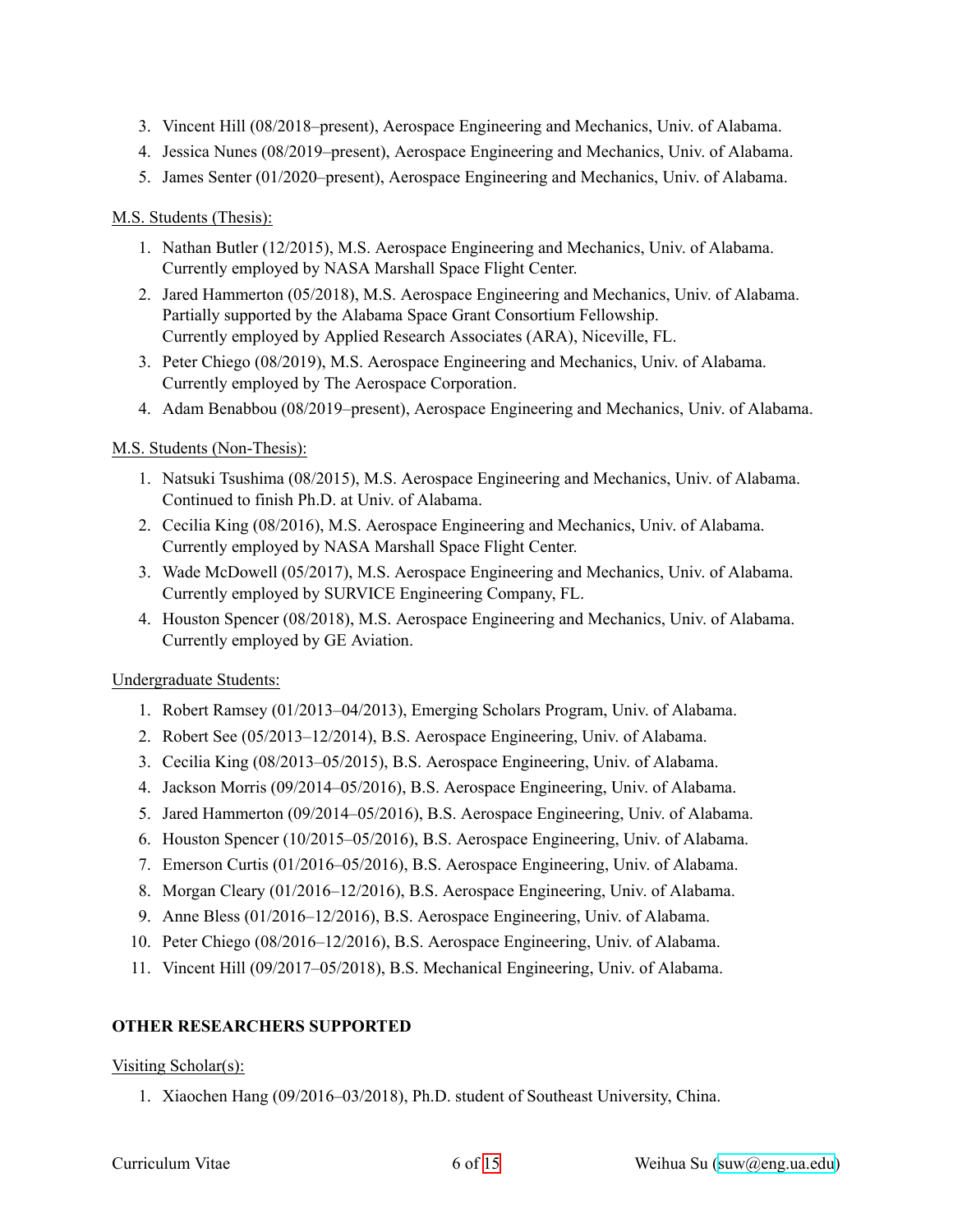#### **INVITED SEMINARS**

- 1. Mar., 2013 "Reduced-Order Modeling of Nonlinear Aeroelasticity for Very Flexible UAVs," University of Alabama Aerospace Engineering Industrial Advisory Board Meeting (2013 Spring), Huntsville, AL.
- 2. Apr., 2013 "Reduced-Order Modeling for Nonlinear Aeroelasticity of Very Flexible UAVs with High-Aspect-Ratio Wings," National Wind Technology Center, National Renewable Energy Laboratory, Louisville, CO.
- 3. Jul., 2013 "A Strain-Based Approach for Geometrically Nonlinear Aeroelasticity," School of Aeronautic Science and Engineering, Beijing University of Aeronautics and Astronautics, Beijing, China.
- 4. Jul., 2013 "A Strain-Based Approach for Geometrically Nonlinear Aeroelasticity," Beijing Aeronautical Science & Technology Research Institute, Commercial Aircraft of China, Ltd., Beijing, China.
- 5. Oct., 2013 "Active Aero-Servo-Elastic Research for Future Unmanned Aerial Vehicles," AIAA Student Chapter Seminar, The University of Alabama, Tuscaloosa, AL.
- 6. Aug., 2014 "Application of Artificial Hair Sensors in Flight Dynamics of Highly Flexible Unmanned Aerial Vehicles," Air Force Research Laboratory, Aerospace Systems Directorate, Wright-Patterson AFB, OH.
- 7. Aug., 2014 "Coupled Nonlinear Aeroelasticity and Flight Dynamics of Highly Flexible Aircraft," Applied Modeling & Simulation Seminar Series, NASA Ames Research Center, Moffett Field, CA.
- 8. May, 2015 "Applications of Artificial Hair Sensors in Flight Dynamics and Control of UAVs," Air Force Research Laboratory, Munitions Directorate, Eglin AFB, FL.
- 9. Jul., 2015 "Applications of Artificial Hair Sensors in Flight and Control of UAVs," Air Force Research Laboratory, Aerospace Systems Directorate, Wright-Patterson AFB, OH.
- 10. Feb., 2016 "Low-Order Computational Modeling for Nonlinear Aeroelasticity of Highly Flexible Aircraft," Applied Math Seminar, Department of Mathematics, The University of Alabama, Tuscaloosa, AL.
- 11. Nov., 2017 "Nonlinear Aeroelasticity of Highly Flexible Aircraft From Traditional UAVs to Novel Mission-Adaptive Aircraft," Department of Mechanical Engineering, Michigan State University, East Lansing, MI.
- 12. Apr., 2018 "Interdisciplinary Aeronautics Solutions: from UAVs to Future MissionAdaptive Air Vehicles," Department of Mechanical and Aerospace Engineering, Rutgers, The State University of New Jersey, Piscataway, NJ.
- 13. Nov., 2018 "Interdisciplinary Aeronautics Studies: from UAVs to Future MissionAdaptive Air Vehicles," Department of Aerospace Engineering, The University of Michigan, Ann Arbor, MI.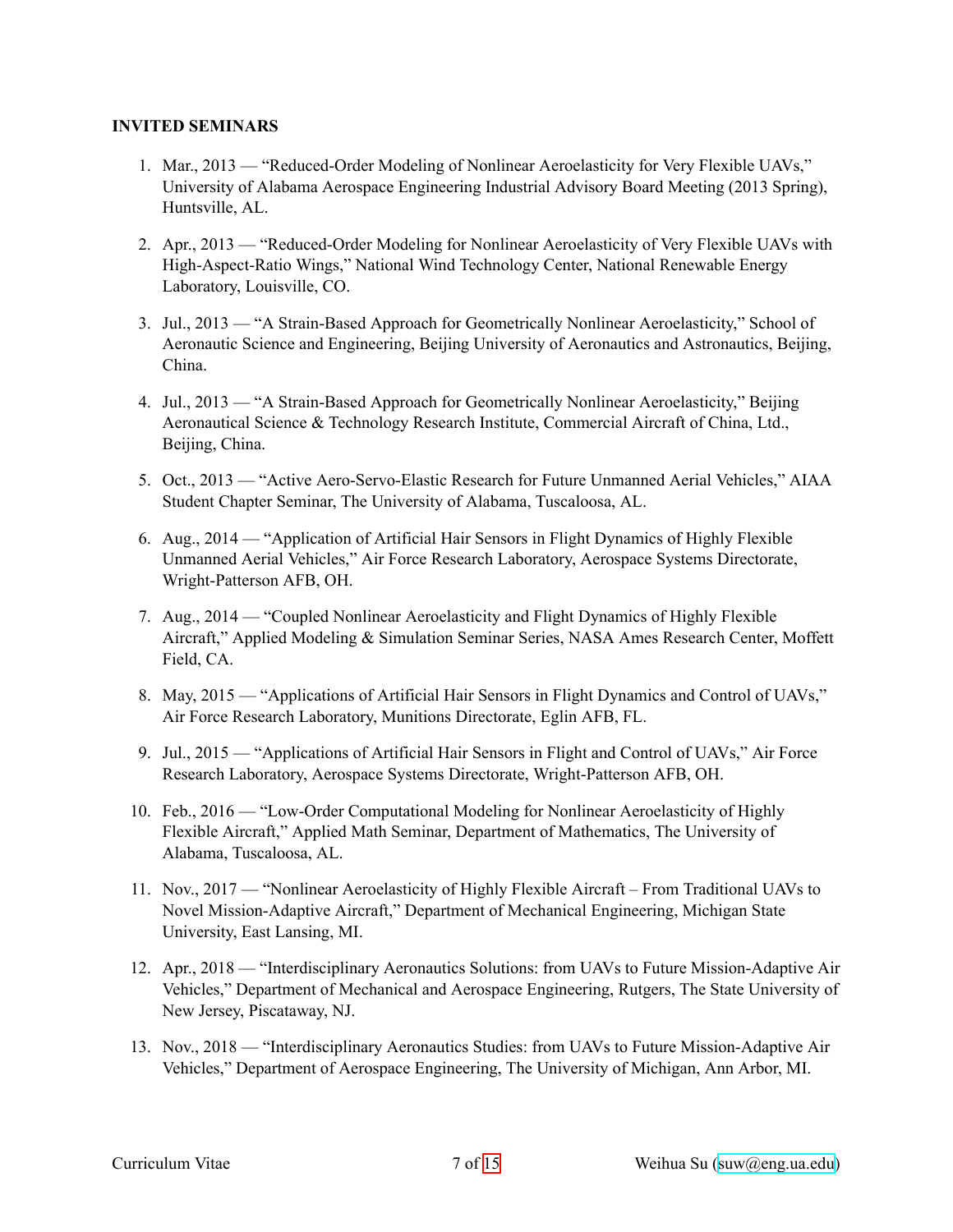### **PUBLICATIONS**

Names of Dr. Su's advisees are underlined. Names in boldface type denote corresponding authors.

Refereed Journal Articles:

- 1. Su, W., and Cesnik, C. E. S., "Nonlinear Aeroelasticity of a Very Flexible Blended-Wing-Body Aircraft," *Journal of Aircraft*, Vol. 47, No. 5, 2010, pp. 1539–1553. (doi: [10.2514/1.47317\)](https://doi.org/10.2514/1.47317)
- 2. Su, W., and Cesnik, C. E. S., "Dynamic Response of Highly Flexible Flying Wings," *AIAA Journal*, Vol. 49, No. 2, 2011, pp. 324–339. (doi: [10.2514/1.J050496\)](https://doi.org/10.2514/1.J050496)
- 3. Su, W., and Cesnik, C. E. S., "Strain-Based Geometrically Nonlinear Beam Formulation for Modeling Very Flexible Aircraft," *International Journal of Solids and Structures*, Vol. 48, No. 16–17, 2011, pp. 2349–2360. (doi: [10.1016/j.ijsolstr.2011.04.012](https://doi.org/10.1016/j.ijsolstr.2011.04.012))
- 4. Cesnik, C. E. S., Senatore, P. J., Su, W., Atkins, E. M., and Shearer, C. M., "X-HALE: A Very Flexible Unmanned Aerial Vehicle for Nonlinear Aeroelastic Tests," *AIAA Journal*, Vol. 50, No. 12, 2012, pp. 2820–2833. (doi: [10.2514/1.J051392\)](https://doi.org/10.2514/1.J051392)
- 5. **Su, W.**, and Cesnik, C. E. S., "Strain-Based Analysis for Geometrically Nonlinear Beams: A Modal Approach," *Journal of Aircraft*, Vol. 51, No. 3, 2014, pp. 890–903. (doi: [10.2514/1.C032477\)](https://doi.org/10.2514/1.C032477)
- 6. Phillips, D. M., Ray, C. W., Hagen, B. J., Su, W., Baur, J. W., and Reich, G. W., "Detection of Flow Separation and Stagnation Points Using Artificial Hair Sensors," *Smart Materials and Structures*, Vol. 24, No. 11, 2015, Art. 115026 (10 pp). (doi: [10.1088/09641726/24/11/115026](https://doi.org/10.1088/0964-1726/24/11/115026))
- 7. Tsushima, N., and **Su, W.**, "Modeling of Highly Flexible Multifunctional Wings for Energy Harvesting," *Journal of Aircraft*, Vol. 53, No. 4, 2016, pp. 1033–1044. (doi: [10.2514/1.C033496\)](https://doi.org/10.2514/1.C033496)
- 8. **Su, W.**, Swei, S. S.M., and Zhu, G., "Optimum Wing Shape of Highly Flexible Morphing Aircraft for Improved Flight Performance," *Journal of Aircraft*, Vol. 53, No. 5, 2016, pp. 1305–1316. (doi: [10.2514/1.C033490](https://doi.org/10.2514/1.C033490))
- 9. Tsushima, N., and **Su, W.**, "Concurrent Active Piezoelectric Control and Energy Harvesting of Highly Flexible Multifunctional Wings," *Journal of Aircraft*, Vol. 54, No. 2, 2017, pp. 724–736. (doi: [10.2514/1.C033846](https://doi.org/10.2514/1.C033846))
- 10. **Su, W.**, King, C. K., Clark, S. R., Griffin, E. D., Suhey, J. D., and Wolf, M. G., "Dynamic Beam Solutions for Real-Time Simulation and Control Development of Flexible Rockets," Journal of *Spacecraft and Rockets*, Vol. 54, No. 2, 2017, pp. 403–416. (doi: [10.2514/1.A33543](https://doi.org/10.2514/1.A33543))
- 11. **Su, W.**, and Reich, G. W., "Geometric Scaling of Artificial Hair Sensors for Flow Measurement under Different Conditions," *Smart Materials and Structures*, Vol. 26, No. 3, 2017, Art. 037002 (9 pp). (doi: 10.1088/1361-665X/aa5a35)
- 12. **Su, W.**, "Development of an Aeroelastic Formulation for Deformable Airfoils Using Orthogonal Polynomials," *AIAA Journal*, Vol. 55, No. 8, 2017, pp. 2793–2807. (doi: [10.2514/1.J055665\)](https://doi.org/10.2514/1.J055665)
- 13. Tsushima, N., and **Su, W.**, "Flutter Suppression for Highly Flexible Wings Using Passive and Active Piezoelectric Effects," *Aerospace Science and Technology*, Vol. 65, 2017, pp. 78–89.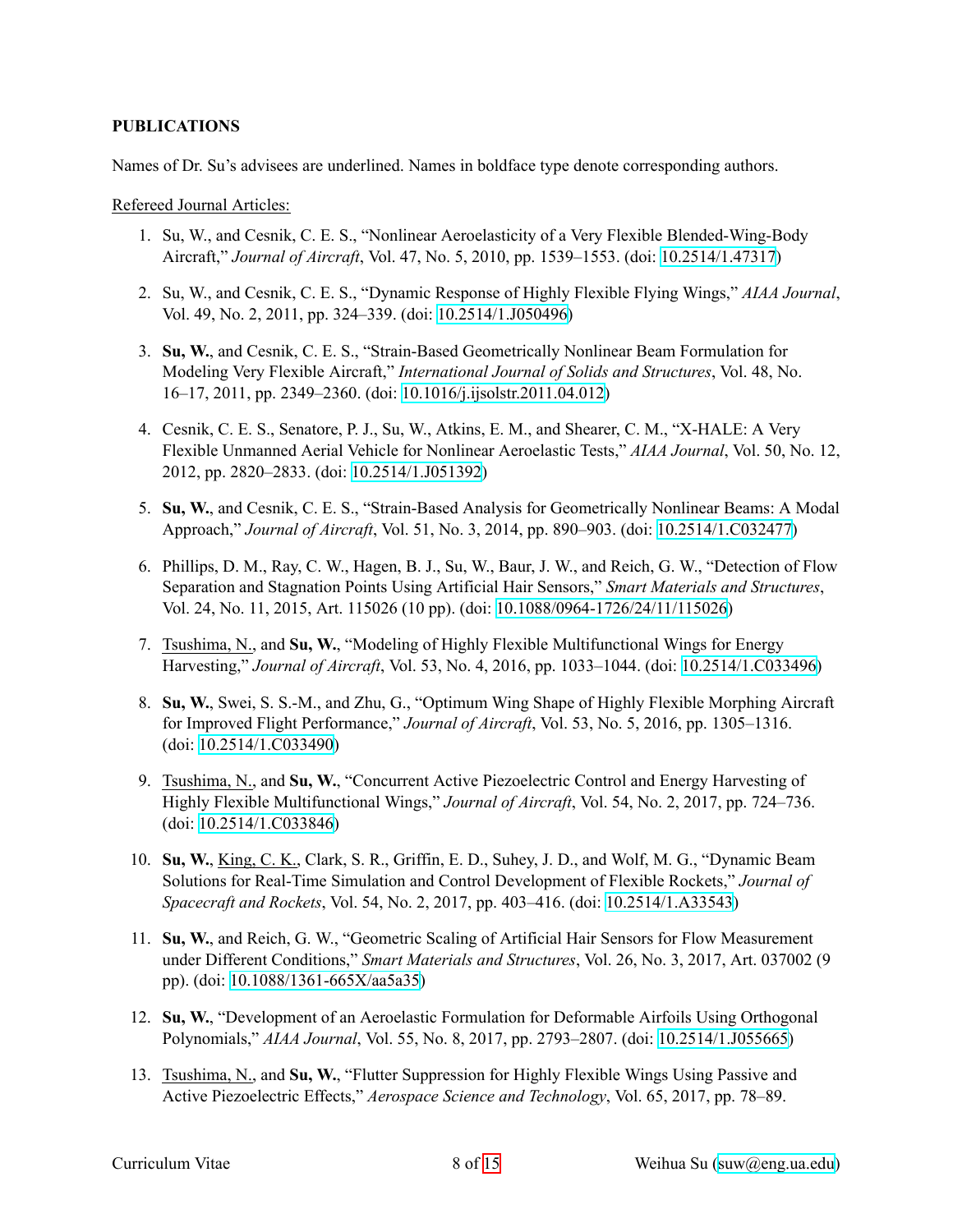(doi: [10.1016/j.ast.2017.02.013](https://doi.org/10.1016/j.ast.2017.02.013))

- 14. Al-Jiboory, A. K., Zhu, G., Swei, S. S.-M., Su, W., and Nguyen, N. T., "LPV Modeling of a Flexible Wing Aircraft Using Adaptive Model Gridding and Alignment Methods," *Aerospace Science and Technology*, Vol. 66, 2017, pp. 92–102. (doi: [10.1016/j.ast.2017.03.009](https://doi.org/10.1016/j.ast.2017.03.009))
- 15. Tsushima, N., **Su, W.**, Gutierrez, H., Wolf, M. G., Griffin, E. D., Whittaker, J. T., and Dumoulin, M. P., "Monitoring Multi-Axial Vibrations of Flexible Rockets Using Sensor-Instrumented Reference Strain Structures," *Aerospace Science and Technology*, Vol. 71, 2017, pp. 285–298. (doi: [10.1016/j.ast.2017.09.026](https://doi.org/10.1016/j.ast.2017.09.026))
- 16. Hammerton, J. R., **Su, W.**, Zhu, G., and Swei, S. S.M., "Optimum Distributed Wing Shaping and Control Loads for Highly Flexible Aircraft," *Aerospace Science and Technology*, Vol. 79, 2018, pp. 255–265. (doi: [10.1016/j.ast.2018.05.045](https://doi.org/10.1016/j.ast.2018.05.045))
- 17. Tsushima, N., and **Su, W.**, "A Study on Adaptive Vibration Control and Energy Conversion of Highly Flexible Multifunctional Wings," *Aerospace Science and Technology*, Vol. 79, 2018, pp. 297–309. (doi: [10.1016/j.ast.2018.05.056](https://doi.org/10.1016/j.ast.2018.05.056))
- 18. He, T., Al-Jiboory, A. K., Zhu, G., Swei, S. S.-M., and Su, W., "Application of ICC LPV Control to a Blended-Wing-Body Airplane with Guaranteed  $\mathcal{H}_{\infty}$  Performance," *Aerospace Science and Technology*, Vol. 81, 2018, pp. 88–98. (doi: [10.1016/j.ast.2018.07.046\)](https://doi.org/10.1016/j.ast.2018.07.046)
- 19. He, T., Zhu, G., Swei, S. S.-M., and Su, W., "Smooth-Switching LPV Control for Vibration Suppression of a Flexible Airplane Wing," *Aerospace Science and Technology*, Vol. 84, 2019, pp. 895–903. (doi: [10.1016/j.ast.2018.11.029\)](https://doi.org/10.1016/j.ast.2018.11.029)
- 20. Tsushima, N., Yokozeki, T., Su, W., and Arizono, H., "Geometrically Nonlinear Static Aeroelastic Analysis of Composite Morphing Wing with Corrugated Structures," *Aerospace Science and Technology*, Vol. 88, 2019, pp. 244–257. (doi: [10.1016/j.ast.2019.03.025\)](https://doi.org/10.1016/j.ast.2019.03.025)
- 21. Hang, X., Fei, Q., and **Su, W.**, "On Tracking Aeroelastic Modes in Stability Analysis Using Left and Right Eigenvectors," *AIAA Journal*, Vol. 57, No. 10, 2019, pp. 4447–4457. (doi: [10.2514/1.J057297](https://doi.org/10.2514/1.J057297))
- 22. Su, W., and Song, W., "A Real-Time Hybrid Aeroelastic Simulation Platform for Flexible Wings," *Aerospace Science and Technology*, Vol. 95, 2019, Art. 105513 (12 pp). (doi: [10.1016/j.ast.2019.105513](https://doi.org/10.1016/j.ast.2019.105513))
- 23. Hang, X., Su, W., Fei, Q., Jiang, D., "Analytical Sensitivity Analysis of Flexible Aircraft with the Unsteady VortexLattice Aerodynamic Theory," *Aerospace Science and Technology*, Vol. 99, 2020, Art. 105612. (doi: [10.1016/j.ast.2019.105612](https://doi.org/10.1016/j.ast.2019.105612))

Refereed Conference Proceedings:

- 1. Su, W., and Bai, G.,"Static Strength Analysis of an Axisymmetric Vectoring Exhaust Nozzle of a Jet Engine Using Finite Element Method," Proceedings of the *11th Chinese Society of Aeronautics and Astronautics (CSAA) Symposium on Structures, Strength, and Vibrations of Aircraft Engines*, Weihai, China, Oct. 13–18, 2002. (in Chinese)
- 2. Cesnik, C. E. S., and Su, W., "Nonlinear Aeroelastic Modeling and Analysis of Fully Flexible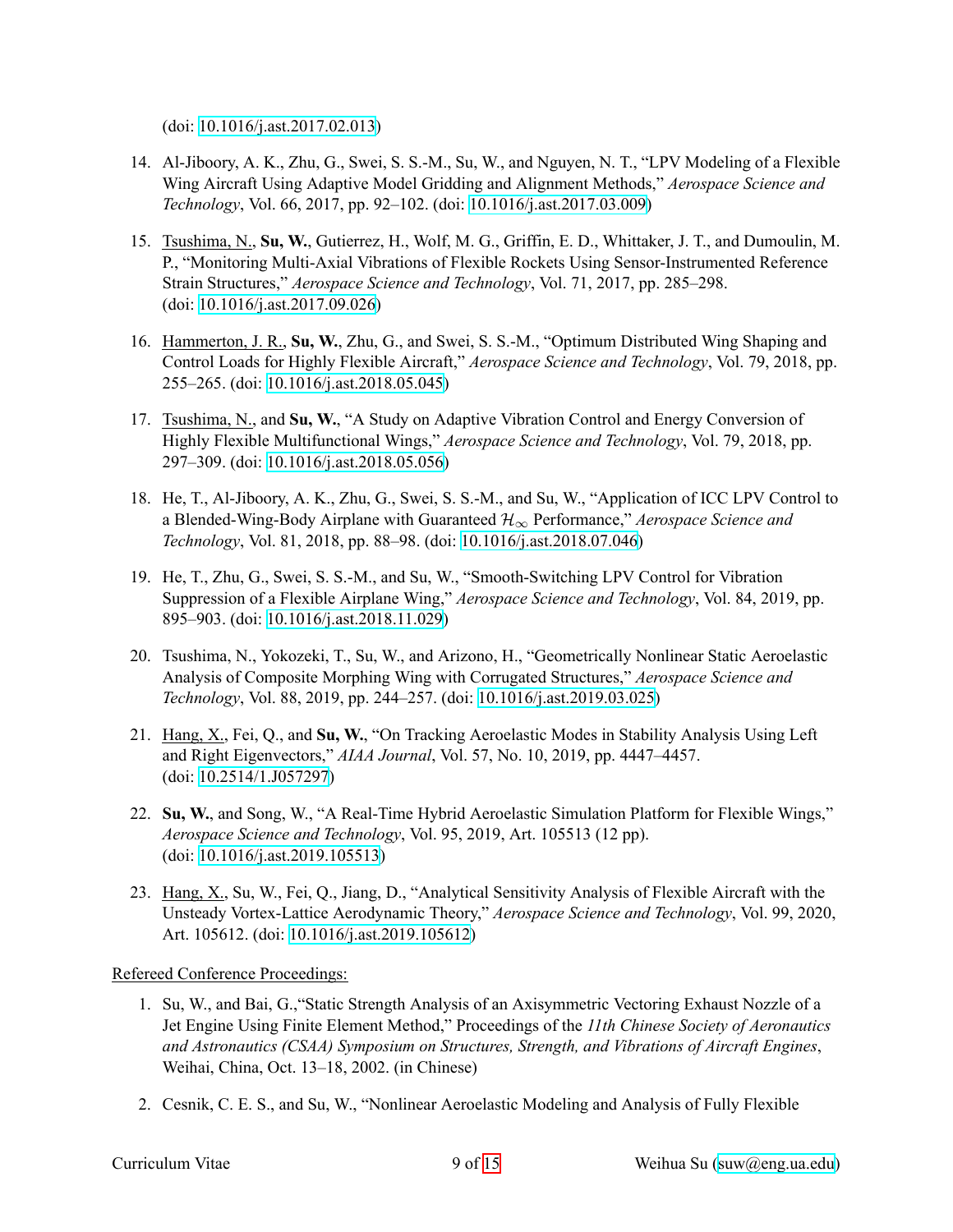Aircraft," AIAA20052169, Proceedings of the *46th AIAA/ASME/ASCE/AHS/ASC Structures, Structural Dynamics, and Materials Conference*, Austin, TX, Apr. 18–21, 2005.

- 3. Cesnik, C. E. S., and Su, W., "Nonlinear Aeroelastic Behavior of Fully Flexible Slender Vehicles," Proceedings of *International Forum on Aeroelasticity and Structural Dynamics 2005*, Munich, Germany, Jun. 28–Jul. 1, 2005.
- 4. Su, W., and Cesnik, C. E. S., "Dynamic Response of Highly Flexible Flying Wings," AIAA-2006-1636, Proceedings of the *47th AIAA/ASME/ASCE/AHS/ASC Structures, Structural Dynamics, and Materials Conference*, Newport, RI, May 1–4, 2006.
- 5. Su, W., and Cesnik, C. E. S., "Nonlinear Aeroelasticity of a Very Flexible Blended-Wing-Body Aircraft," AIAA20092402, Proceedings of the *50th AIAA/ASME/ASCE/AHS/ASC Structures, Structural Dynamics, and Materials Conference*, Palm Springs, CA, May 4–7, 2009.
- 6. Su, W., and Cesnik, C. E. S., "Coupled Nonlinear Aeroelastic and Flight Dynamic Simulation of a Flapping Wing Micro Air Vehicle," IFASD-2009-142, Proceedings of *International Forum on Aeroelasticity and Structural Dynamics 2009*, Seattle, WA, Jun. 21–25, 2009.
- 7. Su, W., Zhang, J., and Cesnik, C. E. S., "Correlations between UM/NAST Nonlinear Aeroelastic Simulations and Experiments of a Cantilever Slender Wing," IFASD-2009-168, Proceedings of *International Forum on Aeroelasticity and Structural Dynamics 2009*, Seattle, WA, Jun. 21–25, 2009.
- 8. Cesnik, C. E. S., Senatore, P. J., Su, W., Atkins, E. M., Shearer, C. M., and Pitcher, N. A., "X-HALE: A Very Flexible UAV for Nonlinear Aeroelastic Tests," AIAA-2010-2715, Proceedings of the *51st AIAA/ASME/ASCE/AHS/ASC Structures, Structural Dynamics, and Materials Conference*, Orlando, FL, Apr. 12–15, 2010.
- 9. Su, W., and Cesnik, C. E. S., "Nonlinear Aeroelastic Simulations of a Flapping Wing Micro Air Vehicle Using Two Unsteady Aerodynamic Formulations," AIAA-2010-2887, Proceedings of the *51st AIAA/ASME/ASCE/AHS/ASC Structures, Structural Dynamics, and Materials Conference*, Orlando, FL, Apr. 12–15, 2010.
- 10. Cesnik, C. E. S., and Su, W., "Nonlinear Aeroelastic Simulation of XHALE: a Very Flexible UAV," AIAA20111226, Proceedings of the *49th AIAA Aerospace Sciences Meeting including the New Horizons Forum and Aerospace Exposition*, Orlando, FL, Jan. 4–7, 2011.
- 11. Su, W., and Cesnik, C. E. S., "Flight Dynamic Stability of a Flapping Wing Micro Air Vehicle in Hover," AIAA-2011-2009, Proceedings of the 52nd AIAA/ASME/ASCE/AHS/ASC Structures, *Structural Dynamics, and Materials Conference*, Denver, CO, Apr. 4–7, 2011.
- 12. Su, W., Kang, C.-K., and Cesnik, C. E. S., "Nonlinear Aeroelasticity of Flapping Wing Micro Air Vehicles with a Surrogate Aerodynamic Model," IFASD-2011-155, Proceedings of *International Forum on Aeroelasticity and Structural Dynamics 2011*, Paris, France, Jun. 26–30, 2011.
- 13. Su, W., and Cesnik, C. E. S., "Strain-Based Analysis for Geometrically Nonlinear Beams: A Modal Approach," AIAA-2012-1713, Proceedings of the 53rd AIAA/ASME/ASCE/AHS/ASC Structures, *Structural Dynamics, and Materials Conference*, Honolulu, HI, Apr. 23–26, 2012.
- 14. Su, W., "Modified Strain-Based Geometrically Nonlinear Beam Formulation for Modeling Slender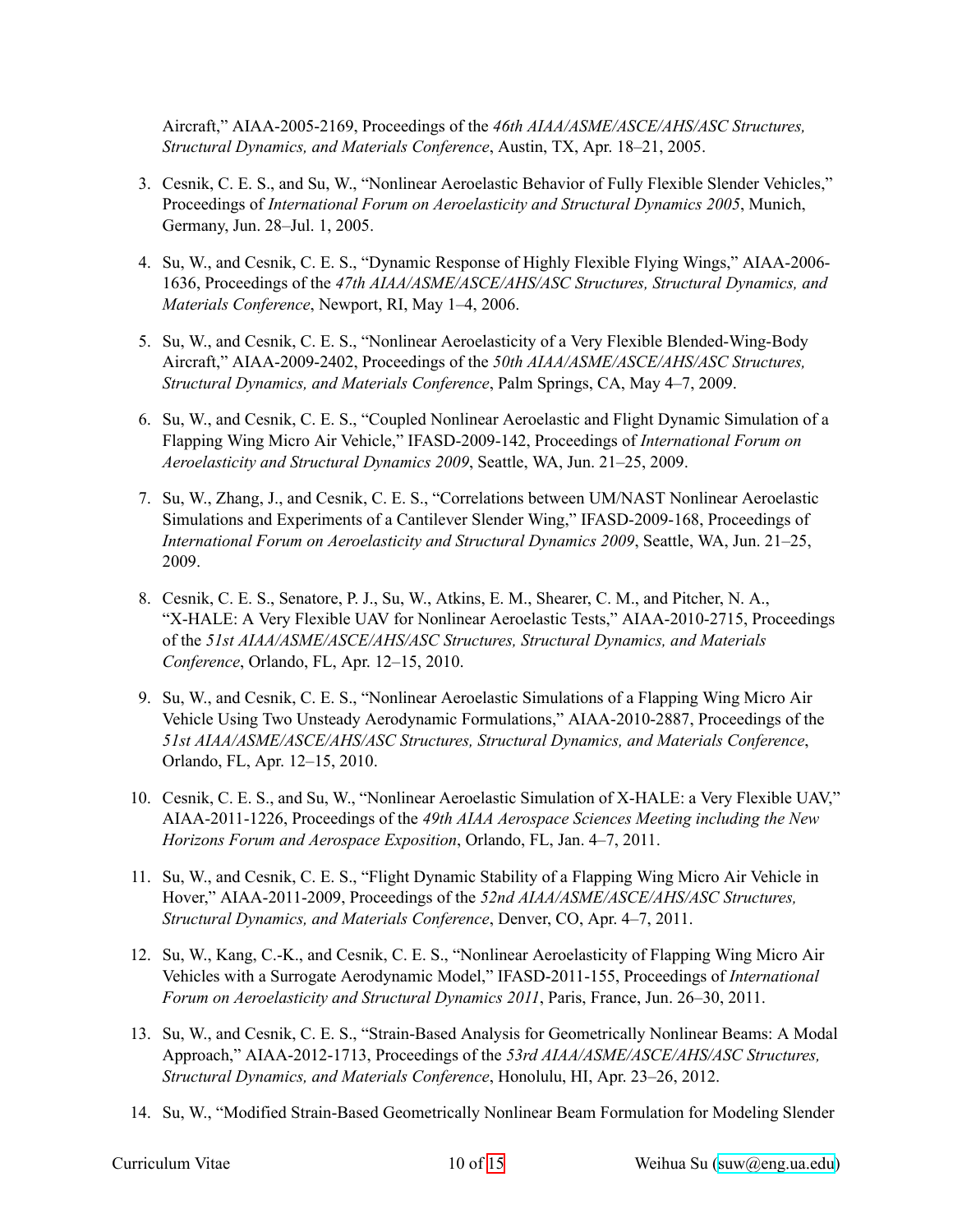Wings with Deformable Cross-Sections," AIAA-2014-0841, Proceedings of the 55th AIAA/ASME/ *ASCE/AHS/ASC Structures, Structural Dynamics, and Materials Conference (at AIAA SciTech 2014)*, National Harbor, MD, Jan. 13–17, 2014.

- 15. Su, W., and Song, W., "Nonlinear Aeroelastic Modeling and Analysis of Flexible Wind Turbine Blades," AIAA-2015-0178, Proceedings of the 56th AIAA/ASCE/AHS/ASC Structures, Structural *Dynamics, and Materials Conference (at AIAA SciTech 2015)*, Kissimmee, FL, Jan. 5–9, 2015.
- 16. Su, W., and Tsushima, N., "Modeling of Highly Flexible Multifunctional Wings for Energy Harvesting," AIAA-2015-0444, Proceedings of the 56th AIAA/ASCE/AHS/ASC Structures, Structural *Dynamics, and Materials Conference (at AIAA SciTech 2015)*, Kissimmee, FL, Jan. 5–9, 2015.
- 17. Su, W., "Dynamic Aeroelastic Response of Highly Flexible Aircraft with Wing Camber Deformations," AIAA-2015-2057, Proceedings of the 56th AIAA/ASCE/AHS/ASC Structures, Structural *Dynamics, and Materials Conference (at AIAA SciTech 2015)*, Kissimmee, FL, Jan. 5–9, 2015.
- 18. Su, W., and Reich, G. W., "Gust Alleviation of Highly Flexible UAVs with Artificial Hair Sensors," 94350X, Proceedings of the *SPIE Smart Structures/NDE Conference 2015*, SPIE 9435, Sensors and Smart Structures Technologies for Civil, Mechanical, and Aerospace Systems 2015, San Diego, CA, Mar. 8–12, 2015.
- 19. Song, W., and Su, W., "A Wind Turbine Hybrid Simulation Framework Considering Aeroelastic Effects," 94351W, Proceedings of the *SPIE Smart Structures/NDE Conference 2015*, SPIE 9435, Sensors and Smart Structures Technologies for Civil, Mechanical, and Aerospace Systems 2015, San Diego, CA, Mar. 8–12, 2015.
- 20. Tsushima, N., and Su, W., "Active Piezoelectric Actuation and Control of Highly Flexible Multifunctional Wings," AIAA20160715, Proceedings of the *57th AIAA/ASCE/AHS/ASC Structures, Structural Dynamics, and Materials Conference (at AIAA SciTech 2016)*, San Diego, CA, Jan. 4–8, 2016.
- 21. Su, W., Swei, S. S.-M., and Zhu, G., "Mission Adaptive Wing Shape Determination for Highly Flexible Aeroelastic Aircraft," AIAA-2016-1095, Proceedings of the *15th Dynamics Specialists Conference (at AIAA SciTech 2016)*, San Diego, CA, Jan. 4–8, 2016.
- 22. Su, W., King, C. K., Clark, S. R., Griffin, E. D., Suhey, J. D., and Wolf, M. G., "Dynamic Beam Solutions for Real-Time Simulation and Control Development of Flexible Rockets," AIAA-2016-1954, Proceedings of the *57th AIAA/ASCE/AHS/ASC Structures, Structural Dynamics, and Materials Conference (at AIAA SciTech 2016)*, San Diego, CA, Jan. 4–8, 2016.
- 23. Su, W., and Reich, G. W., "Modeling of Artificial Hair Sensors for Vibration Control of Flexible Wings," AIAA-2016-1958, Proceedings of the 57th AIAA/ASCE/AHS/ASC Structures, Structural *Dynamics, and Materials Conference (at AIAA SciTech 2016)*, San Diego, CA, Jan. 4–8, 2016.
- 24. Su, W., and King, C. K., "Aeroelasticity of Flexible Airfoils with Arbitrary Camber Deformations," AIAA20162048, Proceedings of the *15th Dynamics Specialists Conference (at AIAA SciTech 2016)*, San Diego, CA, Jan. 4–8, 2016.
- 25. Gutierrez, H., Shariati, B., Kirk, D., Su, W., Wolf, M. G., and Griffin, E. D., "Fiber Optic Sensor Arrays for Real-Time Virtual Instrumentation and Control of Flexible Structures," Proceedings of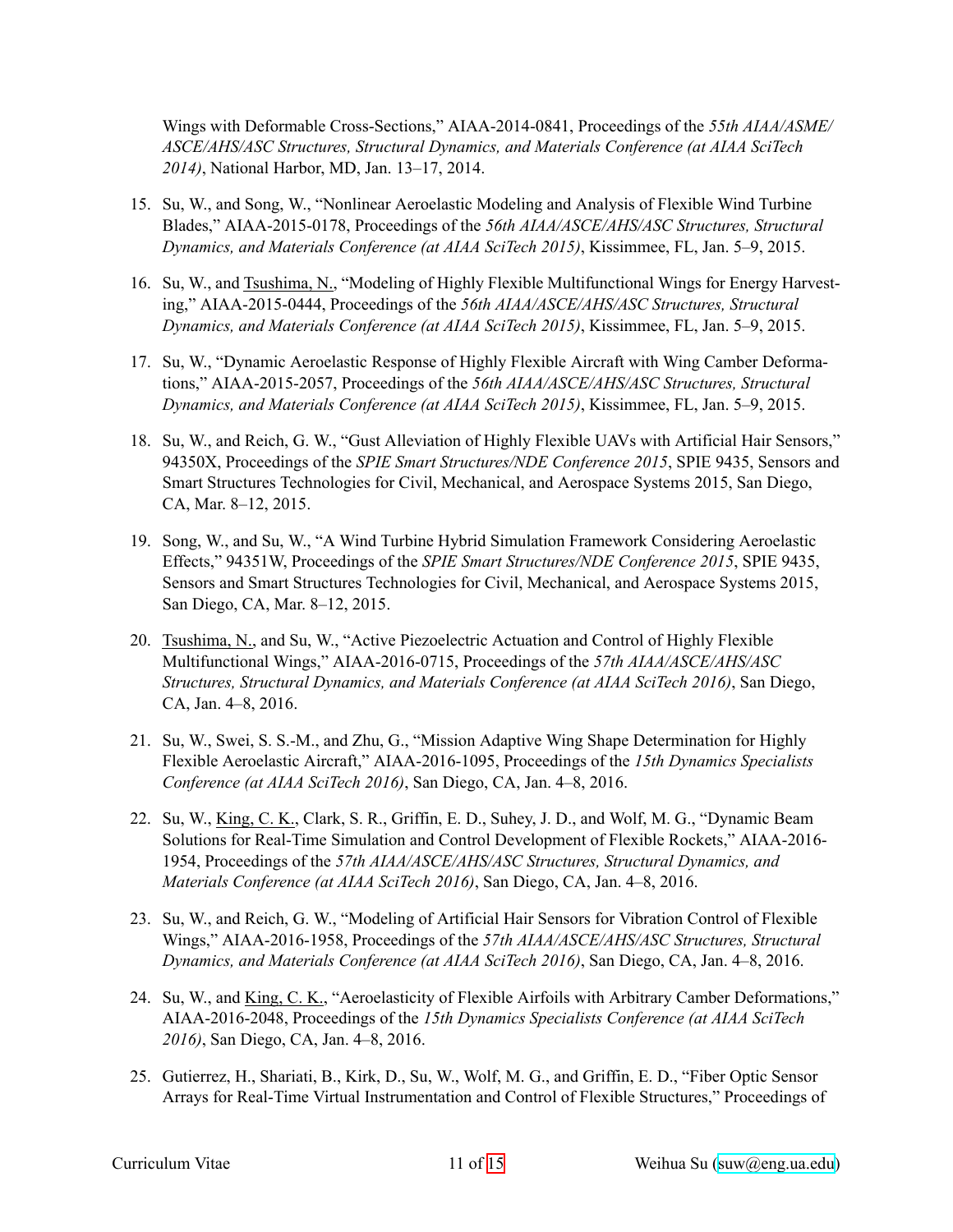the *IMAC XXXIV: A Conference and Exposition on Structural Dynamics*, Orlando, FL, Jan. 25–28, 2016.

- 26. Su, W., and Reich, G. W., "Artificial Hair Sensor Designs for Flow Measurement of UAVs with Different Scales," 98031W, Proceedings of the *SPIE Smart Structures/NDE Conference 2016*, SPIE 9803, Sensors and Smart Structures Technologies for Civil, Mechanical, and Aerospace Systems 2016, Las Vegas, NV, Mar. 20–24, 2016.
- 27. Butler, N. S., Su, W., Thapa Magar, K. S., and Reich, G. W., "Estimation of Morphing Airfoil Shape and Aerodynamic Load Using Artificial Hair Sensors," 980329, Proceedings of the *SPIE Smart Structures/NDE Conference 2016*, SPIE 9803, Sensors and Smart Structures Technologies for Civil, Mechanical, and Aerospace Systems 2016, Las Vegas, NV, Mar. 20–24, 2016.
- 28. Tsushima, N., and Su, W., "Passive and Active Piezoelectric Effects on Flutter Suppression of Highly Flexible Wings," Proceedings of the 1st *International Symposium on Flutter and its Application (ISFA 2016)*, Tokyo, Japan, May 15–17, 2016.
- 29. Tsushima, N., and Su, W., "Highly Flexible Piezoelectric Multifunctional Wings for Adaptive Vibration Control and Energy Harvesting," AIAA-2017-0624, Proceedings of the 58th AIAA/ASCE/ *AHS/ASC Structures, Structural Dynamics, and Materials Conference (at AIAA SciTech 2017)*, Grapevine, TX, Jan. 9–13, 2017.
- 30. Tsushima, N., Su, W., Wolf, M. G., Griffin, E. D., Whittaker, J. T., and Dumoulin, M. P., "Bending Vibration Monitoring for Flexible Rockets through a Reference Strain Structure," AIAA-2017-1126, Proceedings of the *58th AIAA/ASCE/AHS/ASC Structures, Structural Dynamics, and Materials Conference (at AIAA SciTech 2017)*, Grapevine, TX, Jan. 9–13, 2017.
- 31. Su, W., "Nonlinear Aeroelastic Analysis of Aircraft with Strut-Braced Highly Flexible Wings," AIAA20171351, Proceedings of the *58th AIAA/ASCE/AHS/ASC Structures, Structural Dynamics, and Materials Conference (at AIAA SciTech 2017)*, Grapevine, TX, Jan. 9–13, 2017.
- 32. Su, W., Huang, Y., and Hammerton, J. R., "Nonlinear Aeroelasticity of Highly Flexible Joined-Wing Aircraft Using Unsteady Vortex-Lattice Method," AIAA-2017-1353, Proceedings of the 58th *AIAA/ASCE/AHS/ASC Structures, Structural Dynamics, and Materials Conference (at AIAA SciTech 2017)*, Grapevine, TX, Jan. 9–13, 2017.
- 33. Su, W., and Spencer, H. J., "Active Camber Control of Flexible Airfoils Using Artificial Hair Sensors," AIAA20171486, Proceedings of the *AIAA Guidance, Navigation, and Control Conference (at AIAA SciTech 2017)*, Grapevine, TX, Jan. 9–13, 2017.
- 34. AlJiboory, A. K., Zhu, G., Swei, S. S.M., Su, W., and Nguyen, N. T., "LPV Model Development for a Flexible Wing Aircraft," AIAA-2017-1817, Proceedings of the 58th AIAA/ASCE/AHS/ASC *Structures, Structural Dynamics, and Materials Conference (at AIAA SciTech 2017)*, Grapevine, TX, Jan. 9–13, 2017.
- 35. Hammerton, J. R., Su, W., Zhu, G., and Swei, S. S.M., "Optimum Distributed Wing Shaping and Control Loads for Highly Flexible Mission-Adaptive Aircraft," IFASD-2017-189, Proceedings of *International Forum on Aeroelasticity and Structural Dynamics 2017*, Como, Italy, Jun. 25–28, 2017.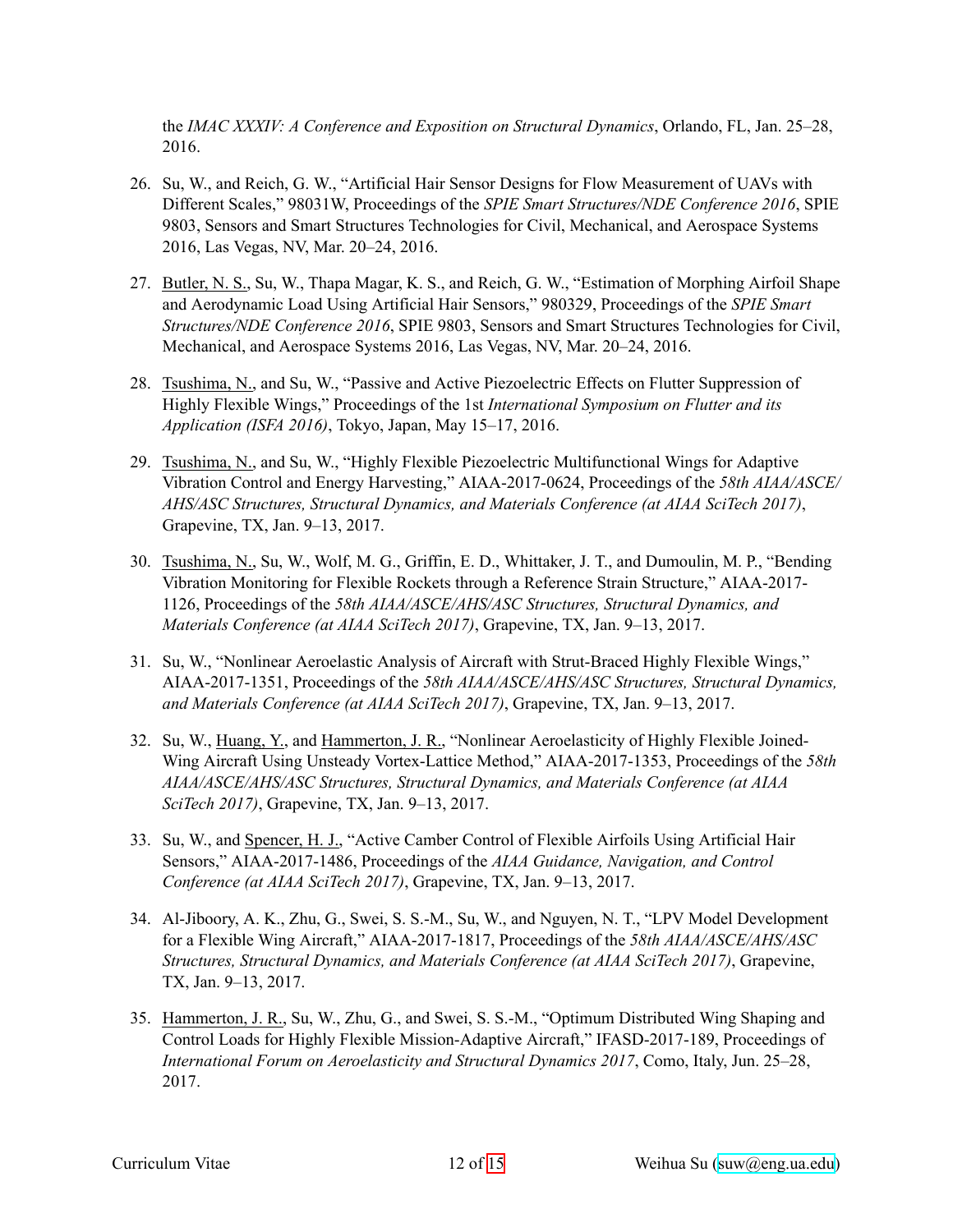- 36. Hang, X., Fei, Q., and Su, W., "A Mode Tracking Method in Aeroelastic Stability Analysis Using Left Eigenvectors," AIAA-2018-1204, Proceedings of the 59th AIAA/ASCE/AHS/ASC Structures, *Structural Dynamics, and Materials Conference (at AIAA SciTech 2018)*, Kissimmee, FL, Jan. 8–12, 2018.
- 37. Huang, Y., McDowell, W. D., and Su, W., "Model Updating for Structural Dynamics of Flexible Wings with Surrogate Approach," AIAA-2018-1441, Proceedings of the 59th AIAA/ASCE/AHS/ *ASC Structures, Structural Dynamics, and Materials Conference (at AIAA SciTech 2018)*, Kissimmee, FL, Jan. 8–12, 2018.
- 38. He, T., Al-Jiboory, A. K., Zhu, G., Swei, S. S.-M., and Su, W., "Guaranteed  $H_{\infty}$  Performance LPV ICC Control with Application to Blended-Wing-Body Model," AIAA-2018-2211, Proceedings of the *59th AIAA/ASCE/AHS/ASC Structures, Structural Dynamics, and Materials Conference (at AIAA SciTech 2018)*, Kissimmee, FL, Jan. 8–12, 2018.
- 39. Hammerton, J. R., Su, W., Zhu, G., and Swei, S. S.M., "Optimum Wing Shaping and Gust Load Alleviation of Highly Flexible Aircraft with Finite Actuations," AIAA-2018-2213, Proceedings of the *59th AIAA/ASCE/AHS/ASC Structures, Structural Dynamics, and Materials Conference (at AIAA SciTech 2018)*, Kissimmee, FL, Jan. 8–12, 2018.
- 40. He, T., Zhu, G., Swei, S. S.M., and Su, W., "Simultaneous Design of Smooth Switching State-Feedback LPV Control," Paper ThB05.5, Proceedings of the *2018 American Control Conference*, Milwaukee, WI, Jun. 27–29, 2018.
- 41. Tsushima, N., Yokozeki, T., Su, W., and Arizono, H., "Nonlinear Aeroelastic Analysis of Composite Morphing Wing with Corrugated Structures," Paper 17, Proceedings of the *ASC 33rd Annual Technical Conference*, Seattle, WA, Sep. 24–26, 2018.
- 42. He, T., Zhu, G., Swei, S. S.M., and Su, W., "Active Vibration Suppression of BWB Airplane Using Smooth Switching LPV Control," AIAA-2019-0218, Proceedings of the *60th AIAA/ASCE/AHS/ ASC Structures, Structural Dynamics, and Materials Conference (at AIAA SciTech 2019)*, San Diego, CA, Jan. 7–11, 2019.
- 43. Tsushima, N., Arizono, H., Yokozeki, T., and Su, W., "Nonlinear Aeroelasticity of Morphing Wings with Corrugated Structures," AIAA-2019-0219, Proceedings of the *60th AIAA/ASCE/AHS/ASC Structures, Structural Dynamics, and Materials Conference (at AIAA SciTech 2019)*, San Diego, CA, Jan. 7–11, 2019.
- 44. Huang, Y., and Su, W., "Linearization and Analytical Aerodynamic Sensitivity of Unsteady Vortex-Lattice Aerodynamics," AIAA-2019-1215, Proceedings of the 60th AIAA/ASCE/AHS/ASC *Structures, Structural Dynamics, and Materials Conference (at AIAA SciTech 2019)*, San Diego, CA, Jan. 7–11, 2019.
- 45. Su, W., Song, W., and Hill, V., "Real-Time Hybrid Simulation and Experiment for Aeroelastic Testing of Flexible Wings," AIAA-2019-2032, Proceedings of the 60th AIAA/ASCE/AHS/ASC *Structures, Structural Dynamics, and Materials Conference (at AIAA SciTech 2019)*, San Diego, CA, Jan. 7–11, 2019.
- 46. Tsushima, N., Arizono, H., Tamayama, M., Yokozeki, T., and Su, W., "Geometrically Nonlinear Aeroelastic Analysis with Unsteady Vortex-Lattice Method and CFD," IFASD-2019-091,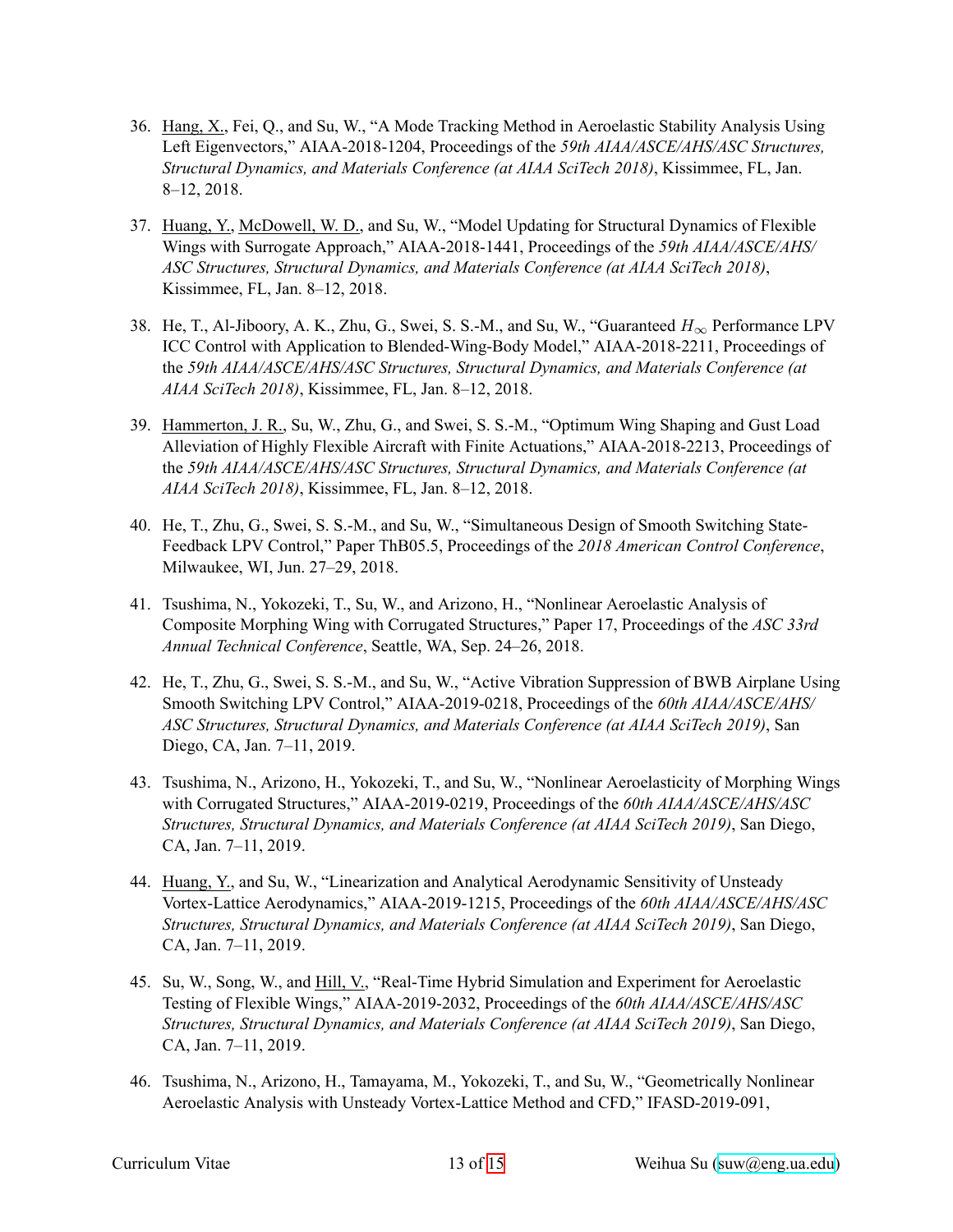Proceedings of *International Forum on Aeroelasticity and Structural Dynamics 2019*, Savannah, GA, Jun. 10–13, 2019.

- 47. He, T., Zhu, G., Swei, S. S.M., and Su, W., "Optimal Sensor Placement for Vibration Control of a Flexible Aircraft Wing," Paper WeA2.5, Proceedings of the *3rd IEEE Conference on Control Technology and Applications (CCTA 2019)*, Hong Kong, China, Aug. 19–21, 2019.
- 48. Tsushima, N., Arizono, H., Soneda, K., Yokozeki, T., Imamura, T., and Su, W., "Structural and Aerodynamic Models for Aeroelastic Analysis of Corrugated Morphing Wings," AIAA-2020-0215, Proceedings of the *2020 AIAA SciTech Forum*, Orlando, FL, Jan. 6–10, 2020.
- 49. Huang, Y., Tsushima, N., Arizono, H., Yokozeki, T., and Su, W., "Correlation Studies of Geometrically Nonlinear Aeroelastic Formulations with Beam and Shell Elements," AIAA20201450, Proceedings of the *2020 AIAA SciTech Forum*, Orlando, FL, Jan. 6–10, 2020.

#### Other Conference Abstracts and Publications:

- 1. Su, W., "On Comparing Nonlinear Aeroelastic Formulations for Very Flexible HALE Aircraft," *ASME 2013 International Mechanical Engineering Congress & Exposition*, San Diego, CA, Nov. 15–21, 2013. [Abstract]
- 2. Su, W., "Aeroelastic Modeling of Horizontal Axis Wind Turbine Blades with Geometrically Nonlinear Beam Formulation," *ASME 2014 International Mechanical Engineering Congress & Exposition*, Montreal, Canada, Nov. 14–20, 2014. [Abstract]
- 3. Su, W., "Analysis of Gust Response of Very Flexible Aircraft with Different Aerodynamics," *ASME 2014 International Mechanical Engineering Congress & Exposition*, Montreal, Canada, Nov. 14–20, 2014. [Abstract]
- 4. Butler, N. S., King, C. K., and Su, W., "Aeroelasticity of Highly Flexible Morphing Aircraft with Wing Camber Deformations," *ASME 2015 International Mechanical Engineering Congress & Exposition*, Houston, TX, Nov. 13–19, 2015. [Abstract]
- 5. Tsushima, N., and Su, W., "Structural Analysis and Optimization of Flexible Rockets with Reference Strain Structures," *ASME 2016 International Mechanical Engineering Congress & Exposition*, Phoenix, AZ, Nov. 11–17, 2016. [Abstract]
- 6. Hammerton, J. R., and Su, W., "Optimum Wing Shaping and Actuation Scheme of Highly Flexible Aircraft under Variable Flight Conditions," *ASME 2017 International Mechanical Engineering Congress & Exposition*, Tampa, FL, Nov. 3–9, 2017. [Abstract]

Internal Memoranda and Progress Reports:

- 1. Su, W., "Development of Fundamental Flexible Rocket Dynamic Equations to Support Real Time Bending Dynamics Sensor Development," Final report to a.i. solutions, Inc., NASA Launch Services Program Special Study LSP-14-015, Feb., 2015, 13 pages.
- 2. Su, W., "Numeric Analysis and Optimization of Reference Strain Structures for Applications of Fiber Optic Strain Sensors in Flexible Rockets," Final report to a.i. solutions, Inc., NASA Launch Services Program Special Study LSP-15-011, Apr., 2016, 13 pages.
- 3. Su, W., "Numeric Analysis and Design of Multi-Axial Reference Strain Structure and Sensor